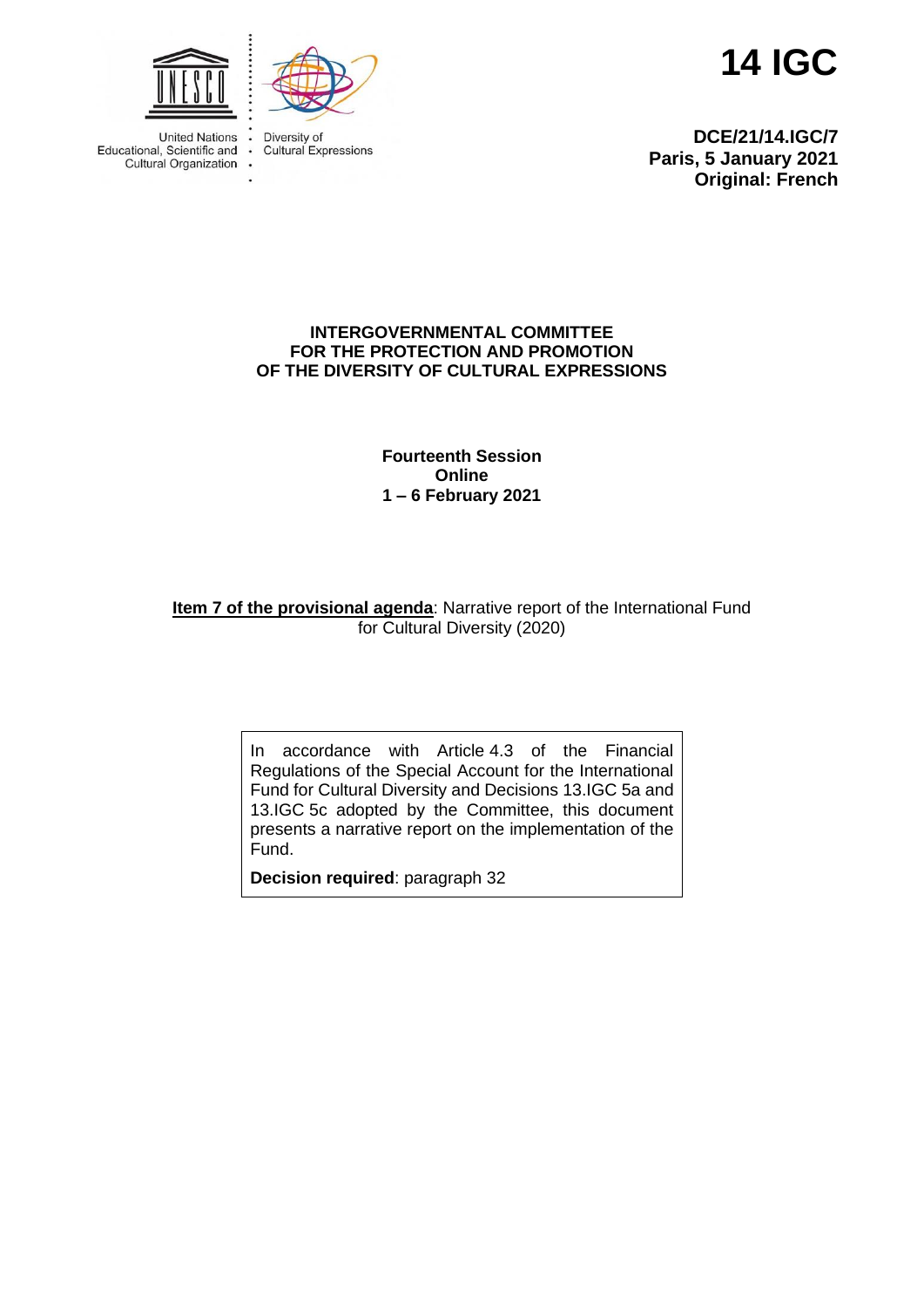#### **I. Background**

- 1. The International Fund for Cultural Diversity (hereinafter "the IFCD") was established under Article 18 of the 2005 Convention on the Protection and Promotion of the Diversity of Cultural Expressions (hereinafter "the Convention") and consists mainly of voluntary contributions. As a key instrument for the implementation of the Convention, it promotes South-South and North-South cooperation, in particular through its multi-donor nature. In accordance with Article 3 of its Financial Regulations, the IFCD provides a mechanism for those party to the Convention to "support cooperation for sustainable development and poverty reduction, especially in relation to the specific needs of developing countries, in order to foster the emergence of a dynamic cultural sector, in accordance with Article 14 of the Convention". As a result, the projects supported by the IFCD contribute to the achievement of the Sustainable Development Goals (SDGs), adopted in 2015 by all United Nations Member States within the framework of the 2030 Agenda for Sustainable Development. Annex I provides a schematic overview of the contribution of funded projects to Goal 4: Quality education, Goal 5: Gender equality, Goal 8: Decent work and economic growth, and Goal 17: Partnerships for the goals.
- 2. In accordance with paragraph 2 of the Guidelines on the Use of the Resources of the IFCD, approved by the Conference of Parties in 2009 and revised in 2013, the main objective of the Fund is to invest in projects that lead to structural change through the establishment and/or development of policies and strategies that have a direct effect on the creation, production, distribution of and access to a diversity of cultural expressions, including cultural goods, services and activities, as well as through the strengthening of institutional infrastructures deemed necessary to support viable cultural industries at the local and regional levels.
- 3. In accordance with Article 4.3 of the Financial Regulations of the Special Account for the International Fund for Cultural Diversity approved by the Conference of Parties in 2019 [\(Resolution 7.CP 9\)](https://en.unesco.org/creativity/sites/creativity/files/sessions/7cp_resolutions_en.pdf), a narrative report shall be submitted annually to the Intergovernmental Committee for the Protection and Promotion of the Diversity of Cultural Expressions (hereinafter "the Committee"). This document is complementary to the six other documents relating to the IFCD, namely:
	- Financial Statements of the Special Account for the International Fund for Cultural Diversity from 1 January 2020 to 30 November 2020 (DCE/21/14.IGC/INF.7)
	- Recommended projects from the International Fund for Cultural Diversity's eleventh call for funding applications (DCE/21/14.IGC/8)
	- Update on the implementation of the recommendations of the second external evaluation of the International Fund for Cultural Diversity (DCE/21/14.IGC/9)
	- Analysis of the Guidelines on the Use of the Resources of the International Fund for Cultural Diversity, with a view to their possible revision or updating (DCE/21/14.IGC/10)
	- Evaluation report of the previous communication and fundraising strategy of the International Fund for Cultural Diversity (2013-2018) and new fundraising strategy (2021- 2023) (DCE/21/14.IGC/INF.11)
	- Draft of the new fundraising strategy for the International Fund for Cultural Diversity (2021-2023) (DCE/21/14.IGC/11)
- 4. As the year 2020 marks the tenth anniversary of the IFCD, the Secretariat also includes in this document an overview of the 10 years of implementation of the IFCD, as a complement to the narrative report for the year 2020.

# **II. Brief overview of the 10 years of implementation of the IFCD**

5. Since 2010, the Secretariat has launched an annual call for funding applications, in accordance with paragraph 13.1 of the Guidelines on the Use of the Resources of the IFCD. Since 2015, funding applications have been submitted through the dedicated online platform. At the end of the evaluation process, the results of the call for funding applications are published online,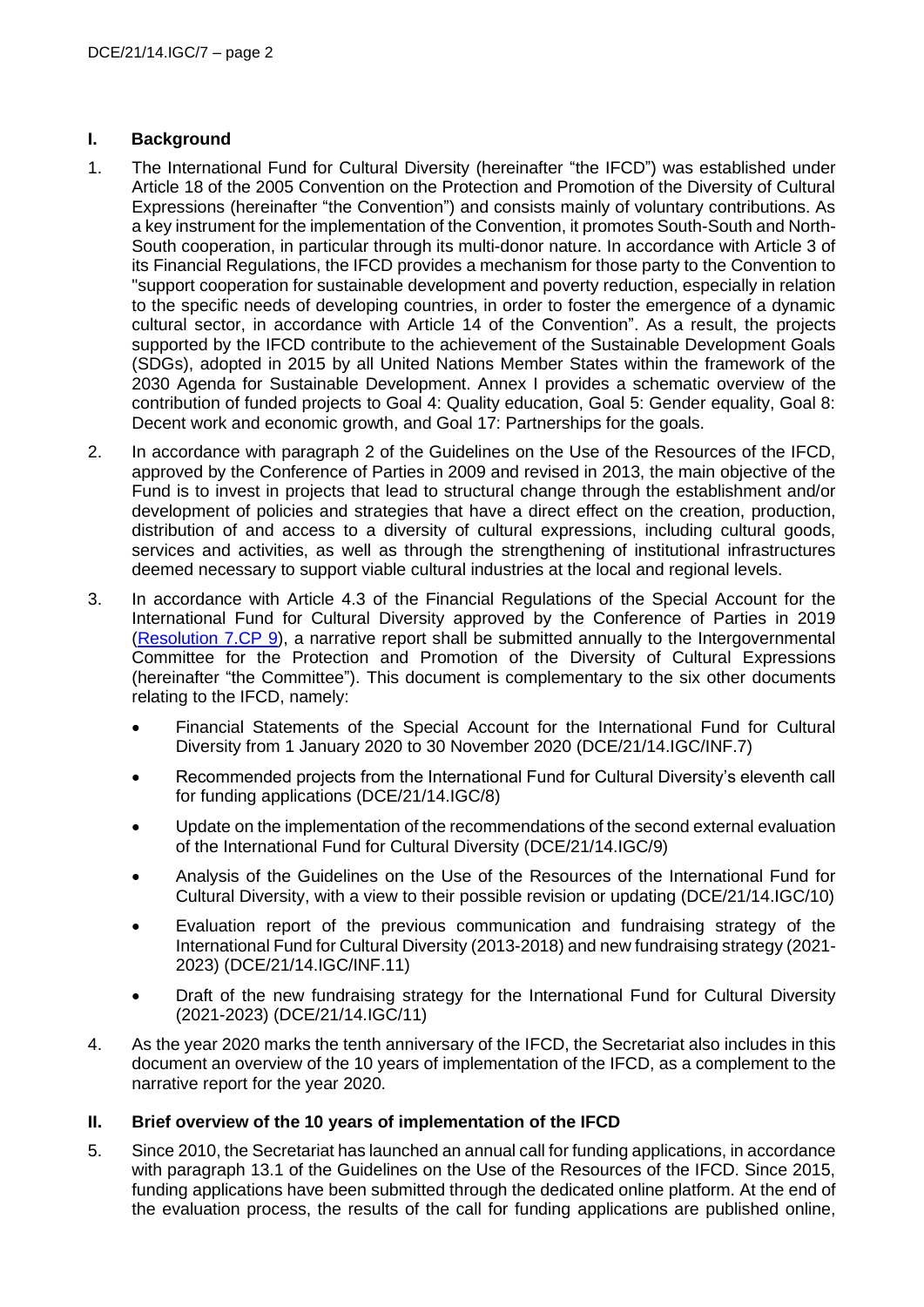together with the recommendations of the Panel of Experts. The Committee then examines and approves the projects at its ordinary session according to the funds available under the IFCD for that purpose.

6. The projects financed over the last 10 years have covered a broad range of types of interventions, including the development and implementation of cultural policies, capacity building of cultural entrepreneurs, mapping of cultural industries and the creation of new business models in cultural industries (a sample is presented in Annex I). The IFCD continues to create new ways of supporting projects aimed at developing innovative cultural policies and business models, increasing new investments in creativity, and promoting gender equality and opportunities for young people in the cultural and creative sectors. In doing so, the IFCD supports projects that contribute directly to the goals of the Convention.

#### *An inversely proportional change in the number of funding applications versus the funds available*

7. As shown in Figure 1, the **number of projects submitted increased significantly between 2010 and 2020**, from 254 in 2010 to 1,027 in 2020, while the **overall number of projects funded decreased**. While 31 projects were funded in 2010 under the first call, since 2014, an average of seven projects have been funded per year.





- 8. The IFCD has been running since 2010 and celebrated its tenth anniversary in 2020. During this decade, the Committee approved 114 projects for a total amount of more than \$8.3 million. In accordance with paragraph 1 of the Guidelines on the Use of the Resources of the IFCD, these projects have benefited developing countries party to the Convention and recognized by United Nations Conference on Trade and Development (UNCTAD) as developing economies, economies in transition and least developed countries.
- 9. These projects were implemented in 58 countries, 42% of which were in Africa, 33% in Latin America and the Caribbean, 11% in Eastern Europe, 8% in Asia and the Pacific and 4% in the Arab States. As detailed in Figure 2, Africa and Latin America and the Caribbean are the two regions that have benefited most from IFCD support.

<sup>1.</sup> For 2020, these are the 6 projects recommended by the Group of Experts and submitted to the Committee for approval, as presented in document DCE/21/14.IGC/8.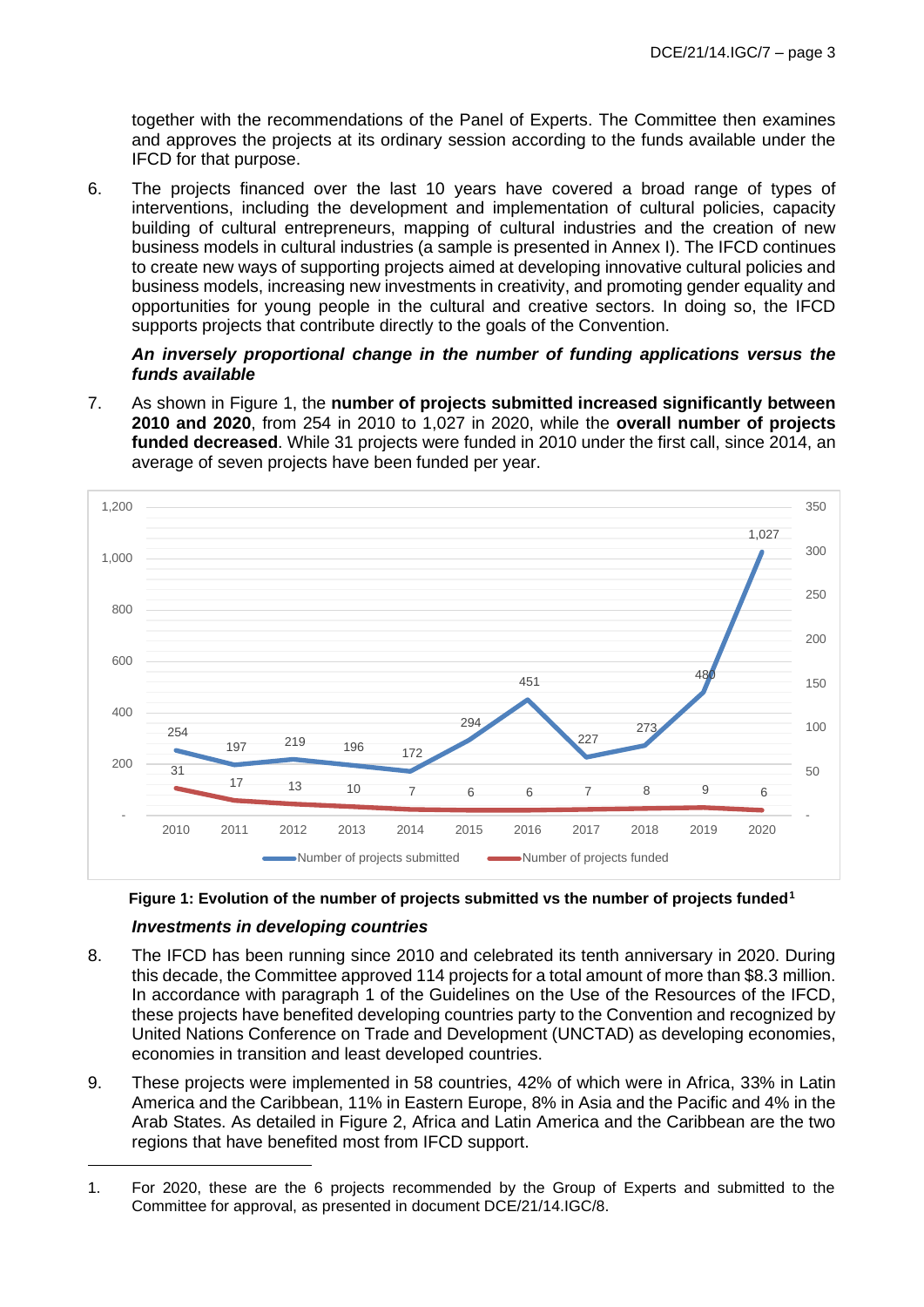

**Figure 2: Overview of IFCD investment between 2010 and 2019**

# *Increase in the number of countries applying to the IFCD*

- 10. In accordance with Recommendations 9, 10 and 11 of the second external evaluation adopted by the Committee in 2018 [\(Decision 12.IGC 6\)](https://en.unesco.org/creativity/sites/creativity/files/12igc_decisions_en.pdf) (see document DCE/21/14.IGC/9), the Secretariat has set up training modules on pre-selection procedures for National Commissions, on the preparation of funding applications and on the submission procedure for potential IFCD applicants. Since 2018, the Secretariat, including through the field offices, has organized training sessions giving priority to countries that have never benefited from the IFCD. In addition, material on the preparation of applications for IFCD funding was included in the training module on the participatory monitoring of cultural policies developed under the programme "Reshaping Cultural Policies for the Promotion of Fundamental Freedoms and the Diversity of Cultural Expressions"<sup>2</sup> funded by the Swedish International Development Cooperation Agency. Thus, the three regional capacity-building workshops on the preparation of quadrennial periodic reports held in Jakarta (Indonesia), Pretoria (South Africa) and Quito (Ecuador) included an introduction to the IFCD. Since December 2018, information sessions on the IFCD have been consistently organized in parallel to the statutory meetings of the Convention.
- 11. The various activities carried out on the initiative of the Secretariat have led to an **increase not only in the number of countries that have submitted funding requests, but also in the number of National Commissions that have completed the pre-selection procedure**. As shown below in Figure 3, since 2010, the number of countries submitting projects has risen from 57 eligible countries to 94, an increase of 64% over 10 years.
- 12. In 2015, the procedure for the pre-selection of projects by National Commissions began to take place via the online submission platform for funding applications. Since then, the number of

<sup>2.</sup> For more information: [https://en.unesco.org/creativity/activities/reshaping-cultural-policies-promotion](https://en.unesco.org/creativity/activities/reshaping-cultural-policies-promotion-fundamental)[fundamental.](https://en.unesco.org/creativity/activities/reshaping-cultural-policies-promotion-fundamental)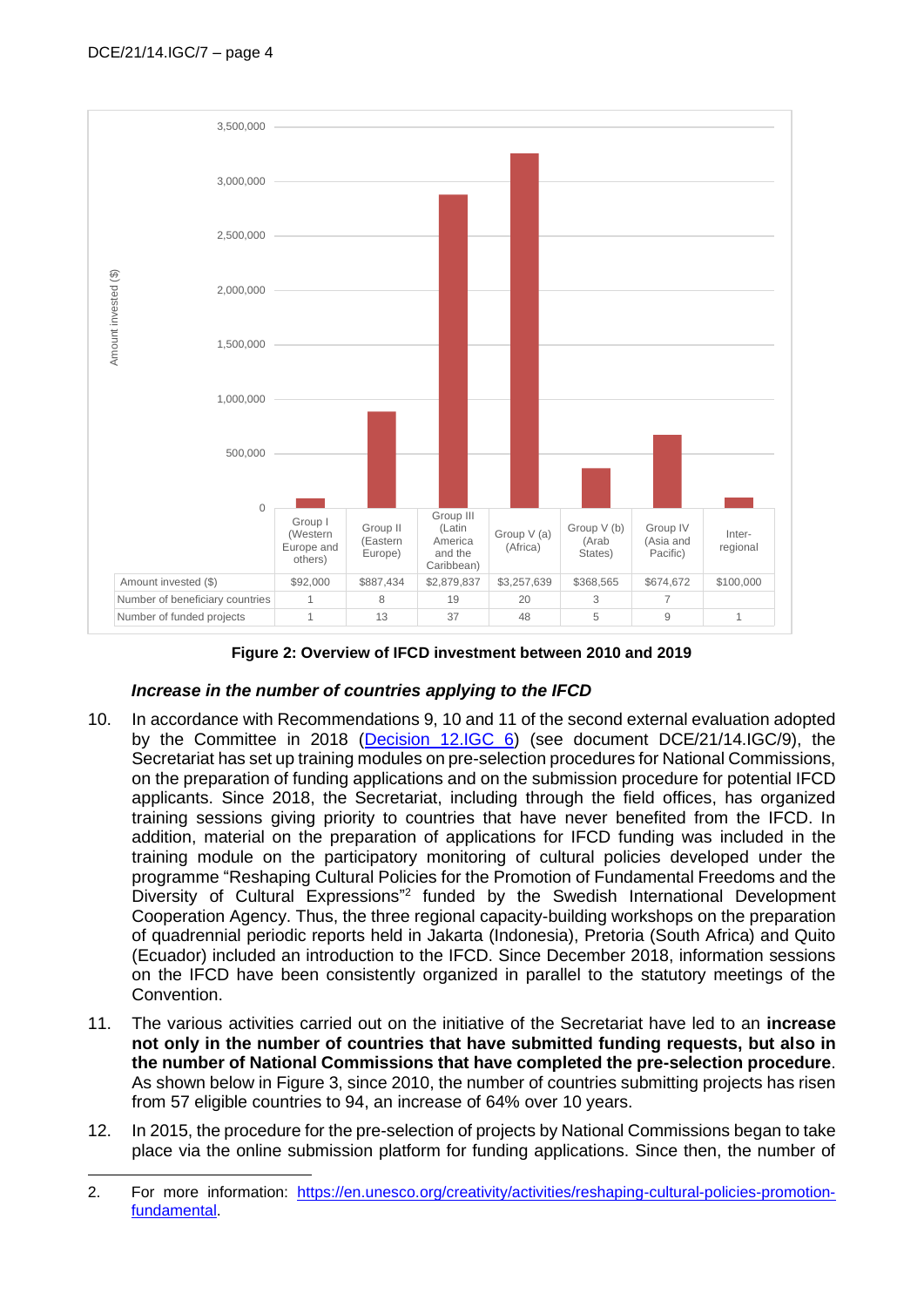

National Commissions having completed the pre-selection process has risen from 55 countries in 2015 to 79 countries in 2020, an increase of 44% over 5 years.

**Figure 3: Evolution of the number of countries submitting projects and pre-selecting projects between 2010 and 2020<sup>3</sup>**

## *Decrease in voluntary contributions*

- 13. Between 2010 and 2020, 86 Parties made at least one contribution to the IFCD. During the same period, 26 countries contributed at least five times and only six countries<sup>4</sup> contributed annually. In 2012, the Committee adopted a fundraising and communication strategy [\(Decision](https://en.unesco.org/creativity/sites/creativity/files/sessions/221094e.pdf)  [6.IGC 6\)](https://en.unesco.org/creativity/sites/creativity/files/sessions/221094e.pdf), which undoubtedly led to the increase in the number of contributing countries since 2016, but which failed to lead to an increase in the overall sum of contributions. An evaluation of the fundraising and communication strategy (2013–2018) is presented in document DCE/21/14.IGC/INF.11.
- 14. Figure 4 shows the evolution of contributions, including interest, and the number of Parties that have contributed to the IFCD over the last 10 years. The number of contributors has increased significantly, from 16 in 2010 to  $50<sup>5</sup>$  in 2020. However, despite the rise in the number of contributing countries, since 2016, the annual level of voluntary contributions to the IFCD has remained on average around \$827,275 over the last five years.

<sup>3.</sup> Pre-selection by National Commissions began in 2015.

<sup>4.</sup> Andorra, Finland, France, Mexico, Monaco and Sweden.

<sup>5.</sup> Number of Parties that have contributed to the IFCD between 1 January and 30 November 2020.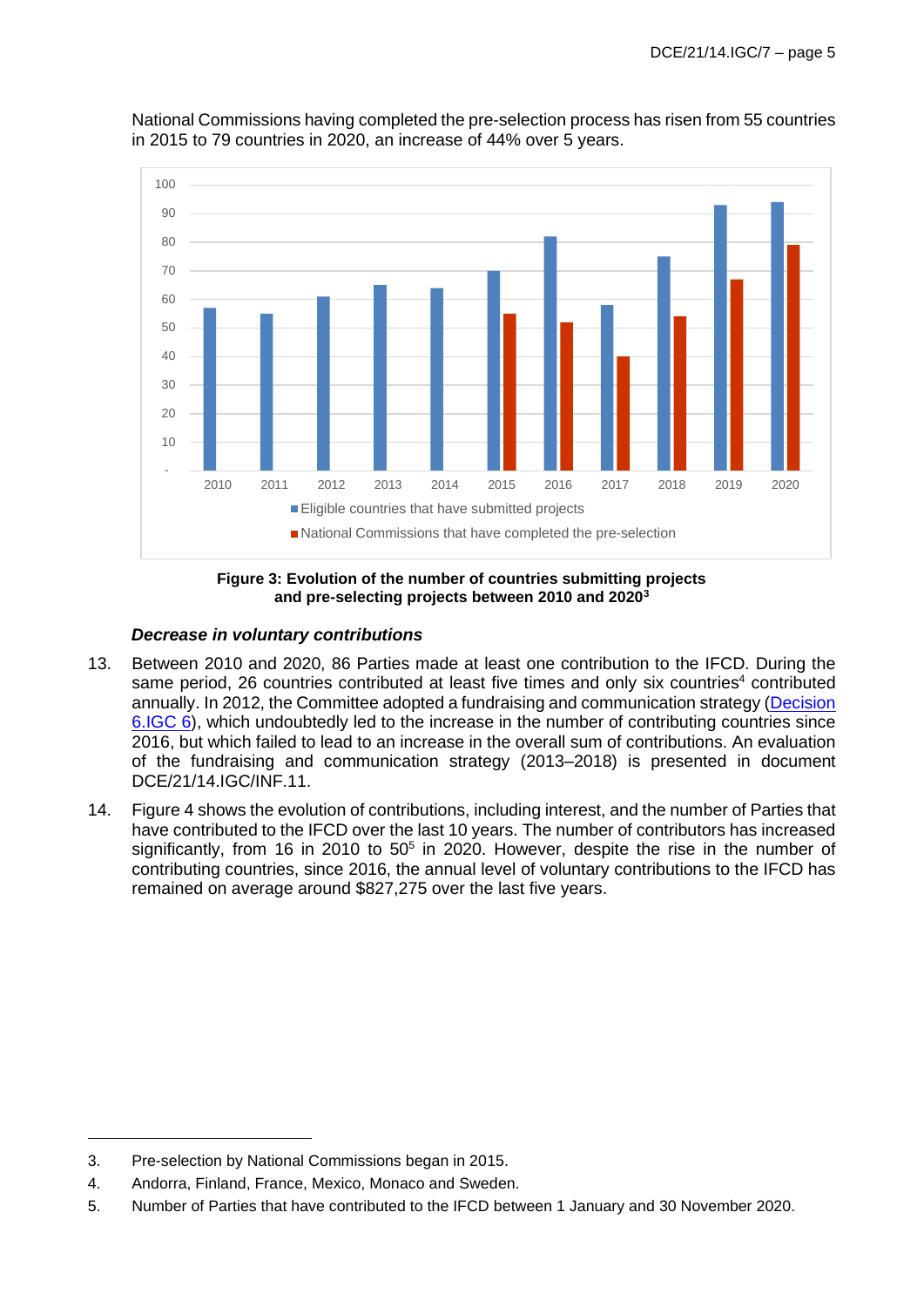

**Figure 4: Voluntary contributions received and number of contributing countries per year**

#### **III. Financial report on the use of the financial resources of the IFCD in 2020**

15. At its thirteenth session, the Committee adopted the IFCD budget, for the first time on a biannual basis, for the period 2020-2021 in accordance with the Financial Regulations of the Fund. The income and expenditure are reflected in the financial statements prepared for the Special Account of the IFCD by UNESCO's Bureau of Strategic Planning, and are found in document DCE/21/14.IGC/INF.7. As at 30 November 2020, the total expenditure amounted to US\$602,279, representing an implementation rate of 36.12%.

#### *Evaluation of funding applications*

- 16. In March 2020, in accordance with Decision 13.IGC 5a, the Secretariat launched the eleventh call for funding applications. Information on the number of projects submitted, the pre-selection process and the recommendations of the Panel of Experts is presented in document DCE/21/14.IGC/8.
- 17. The Secretariat is in charge of all administrative and technical procedures related to the launch of the call for funding applications on the dedicated online platform. In addition, it oversees all stages of project selection and ensures that the various stakeholders – applicants, National Commissions and the Panel of Experts – adhere to the implementation schedule.
- 18. For the year 2020, the Secretariat carried out the technical evaluation of 190 projects preselected by National Commissions and 24 projects submitted by international nongovernmental organizations, whose applications are submitted directly to the Secretariat, in accordance with paragraph 13.3 of the Guidelines on the Use of the Resources of the IFCD.
- 19. Following the technical evaluation by the Secretariat, the Panel of Experts appointed by the Committee at its last session [\(Decision](https://en.unesco.org/creativity/sites/creativity/files/sessions/13igc_decisions_en.pdf) 13.IGC 5a) evaluated the 111 eligible projects. In accordance with paragraph 16.4 of the Guidelines on the Use of the Resources of the IFCD, the Panel of Experts prepared the recommendations submitted to the Committee for examination and possible approval as presented in document DCE/21/14.IGC/8.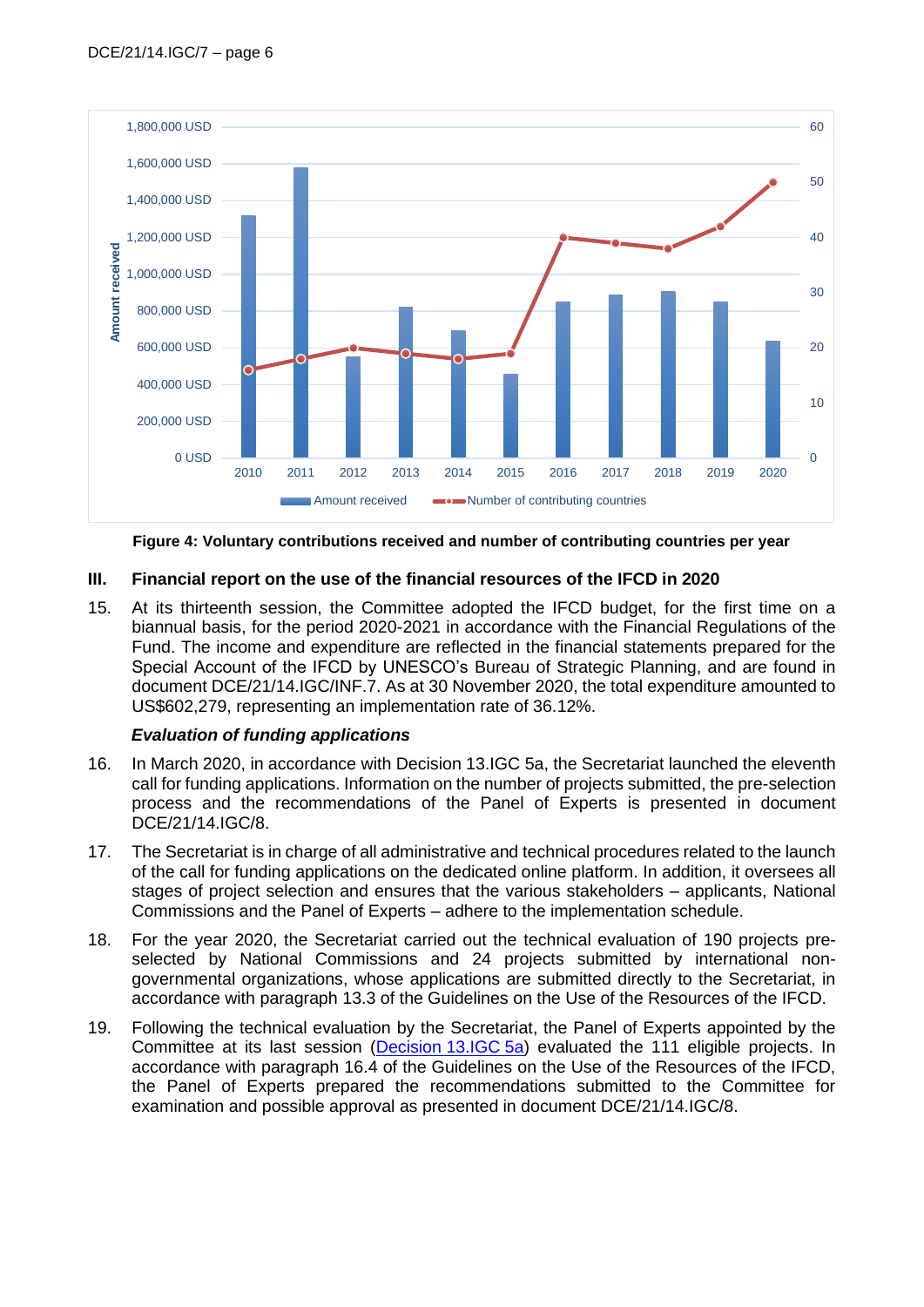20. It should be noted that while the call for funding applications is open for three months, application processing (pre-selection by National Commissions, technical evaluation by the Secretariat and evaluation by the Panel of Experts) takes a total of eight months until the Committee examines the recommended projects. In accordance with paragraph 7.3 of the Guidelines on the Use of the Resources of the IFCD, US\$43,961 was committed on covering the costs of evaluating 111 applications by the Panel of Experts in 2020.

#### *Participation of least developed countries members of the Committee in statutory meetings*

21. As of 30 November 2020, this line shows no expenditure, as the (face-to-face or online) format of the fourteenth session of the Committee is not yet known and possible arrangements for the participation of least developed countries in the event of a face-to-face meeting have not yet been made.

#### *Monitoring of funded projects*

- 22. Monitoring of project implementation is carried out by the Secretariat in collaboration with field offices. This monitoring has been strengthened through regular and one-to-one communication with the project leaders. The Secretariat ensures that the results and deliverables of each project correspond to the work plan and budget included in the approved funding applications.
- 23. The Secretariat also ensures the administrative and financial management of all funded projects. Of the 114 projects approved for funding since 2010, 99 have been finalized and 15 are being implemented. In February 2020, the Committee approved funding for nine projects under the tenth IFCD call for funding applications [\(Decision 13.IGC 5a\)](https://en.unesco.org/creativity/sites/creativity/files/sessions/13igc_decisions_en.pdf). The Secretariat immediately launched the administrative procedures to establish contracts with the beneficiary organizations. The commitments amounting to US\$457,597 under the "Funding of projects" line in the report "Schedule of expenditure for the period 1 January to 30 November 2020", included in document DCE/21/14.IGC/INF.7, correspond to the five contracts that were drawn up before 30 November 2020.<sup>6</sup> At the request of the organizations responsible for the other four projects approved by the Committee at its thirteenth session, the preparation of the contracts has been postponed to 2021 owing to the restrictions imposed by the COVID-19 crisis, which have prevented those organizations from starting their projects in 2020.
- 24. The health crisis has also impacted most of the 15 ongoing projects. The list of projects concerned is found in Annex II to this document. Throughout 2020, the Secretariat worked closely with the organizations responsible for the projects concerned to reschedule the planned activities and their implementation timeframe.

#### *Monitoring the implementation of recommendations<sup>7</sup>*

- 25. Document DCE/21/14.IGC/9 presents the progress made in the implementation of the recommendations following the second external evaluation of the IFCD. Several evaluations in connection with the IFCD were conducted in 2019. The analysis of the Guidelines on the Use of the Resources of the IFCD is also presented to the Committee with a view to possibly revising or updating them (document DCE/21/14.IGC/10) and is, to a large extent, informed by the conclusions of these different evaluations.
- 26. In addition, the evaluation of the 2013-2018 fundraising and communication strategy, presented in document DCE/21/14.IGC/INF.11, has, through its findings, helped to shape the new fundraising and communication strategy for 2021-2023, which is presented to the Committee for adoption in document DCE/21/14.IGC/11.

<sup>6.</sup> These are the projects carried out by the Music in Africa Foundation (NGO, South Africa), Casa de la Cultura Ecuatoriana Núcleo del Azuay (Ecuador), the Fundação Carlos Morgado (NGO, Mozambique), the Istanbul Foundation for Culture and Arts – IKSV (NGO, Turkey) and the Vietnamese National Institute of Culture and Arts Studies – VICAS (Viet Nam).

<sup>7.</sup> Owing to the COVID-19 health crisis, the activities described were carried out online and did not involve any costs during the period under review.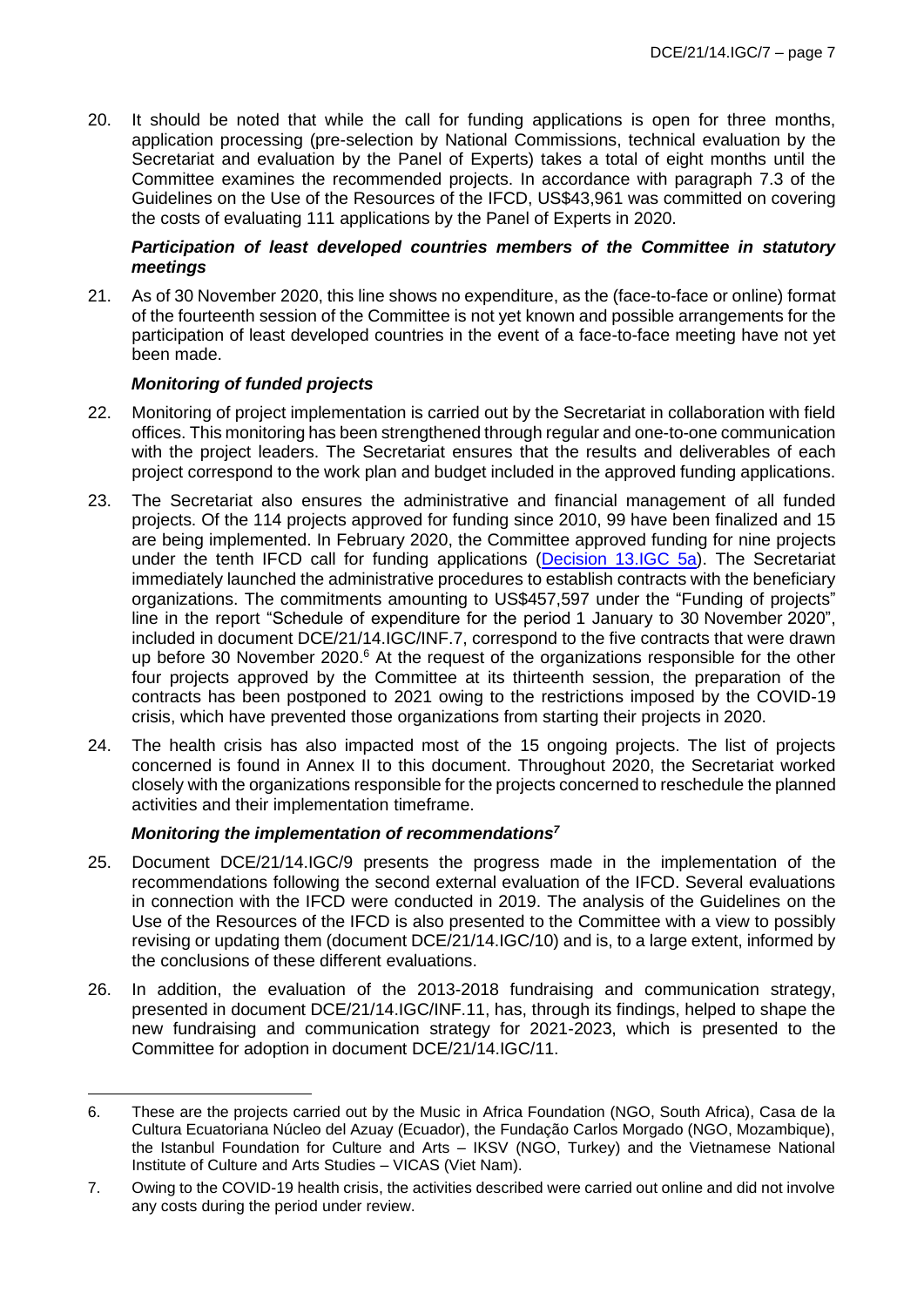#### **IV. Status of voluntary contributions to the IFCD in 2020**

- 27. As is the case every year, pursuant to **Decision 13.IGC 5c**, the Director-General has issued a call for contributions to all Parties, quoting the amount corresponding to 1% of the total contribution of each Member State to UNESCO's regular budget.
- 28. The call for contributions sent to all Parties was followed by a specific communication from the Secretariat to the Parties to the Convention. This resulted in voluntary contributions from 50 Parties as at 30 November 2020. The total amount of contributions, including interest, is contained in document DCE/21/14.IGC/INF.7.

#### **V. Conclusion**

- 29. In the ten years of its existence, the IFCD has been recognized as a key tool of international cooperation for the implementation of the Convention and in particular for the development of creative and cultural industries in developing countries. As presented in the analysis of the previous fundraising and communication strategy (DCE/21/14.IGC/11 and DCE/21/14.IGC/INF.11), the IFCD is now prominent in the landscape of international funding mechanisms for the cultural and creative sector.
- 30. Moreover, as a result of the capacity-building initiatives undertaken by the Secretariat with various stakeholders, the number of projects submitted to the IFCD and the participation rate of National Commissions in the pre-selection process has increased considerably over the last decade. However, as the number of projects funded depends on the amount of voluntary contributions from Parties to the Convention, the funding capacity of the IFCD remains below 2%.
- 31. Although continuous efforts are being made by the Secretariat despite very limited human resources, the major challenge for the IFCD remains achieving a regular level of funding commensurate with the growing number of requests for funding.
- 32. The Committee may wish to adopt the following decision:

#### **DRAFT DECISION 14.IGC 7**

The Committee,

- *1. Having examined document DCE/21/14.IGC/7 and its annexes,*
- *2. Recalls the commitment of Parties to make voluntary contributions on a regular basis to the International Fund for Cultural Diversity for the implementation of the Convention, in accordance with Article 18.7 of the Convention;*
- *3. Expresses its sincere appreciation to all Parties that have contributed on a voluntary basis to the International Fund for Cultural Diversity since 2010, and encourages all Parties to support it on a regular basis by making an annual contribution equal to or greater than 1% of their contribution to UNESCO's regular budget;*
- *4. Takes note of the Financial Statements of the International Fund for Cultural Diversity for the period 1 January to 30 November 2020 contained in document DCE/21/14.IGC/INF.7;*
- *5. Also takes note of the overview of the International Fund for Cultural Diversity during its ten years of existence (2010-2020) and of the efforts made by the Secretariat to strengthen the capacities of the various stakeholders involved in the preparation and preselection of funding applications;*
- *6. Notes with concern the growing imbalance between the number of funding applications submitted to the International Fund for Cultural Diversity and the funds available to finance them;*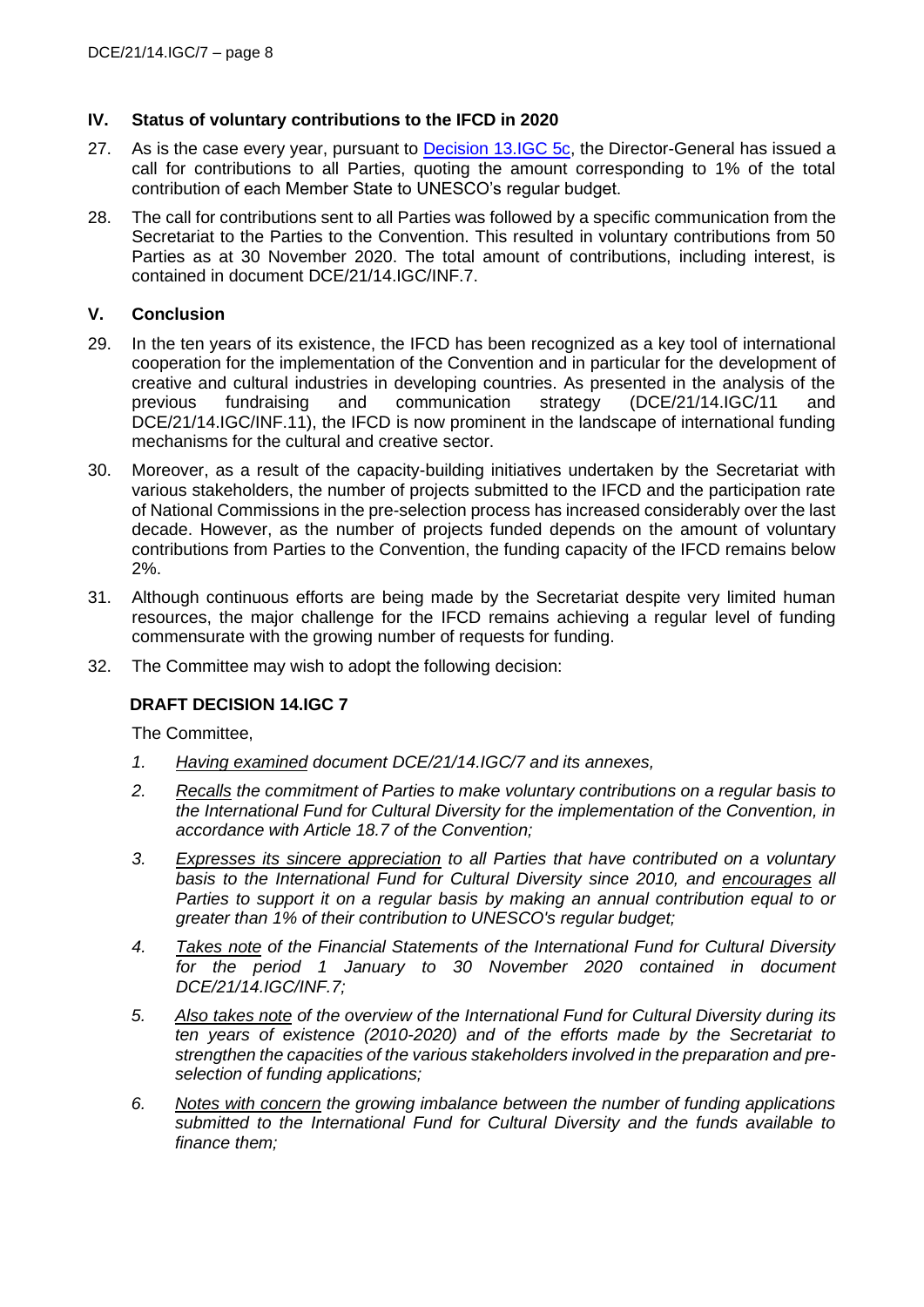- *7. Also recalls that the viability of the International Fund for Cultural Diversity is a strategic issue for the credibility of the Convention and the effectiveness of its implementation, as well as a shared responsibility of all Parties to the Convention;*
- *8. Requests the Secretariat to submit this narrative report to the Conference of Parties at its eighth session and to submit the narrative and financial reports for the period of 1 January 2020 to 30 November 2021 to its next session.*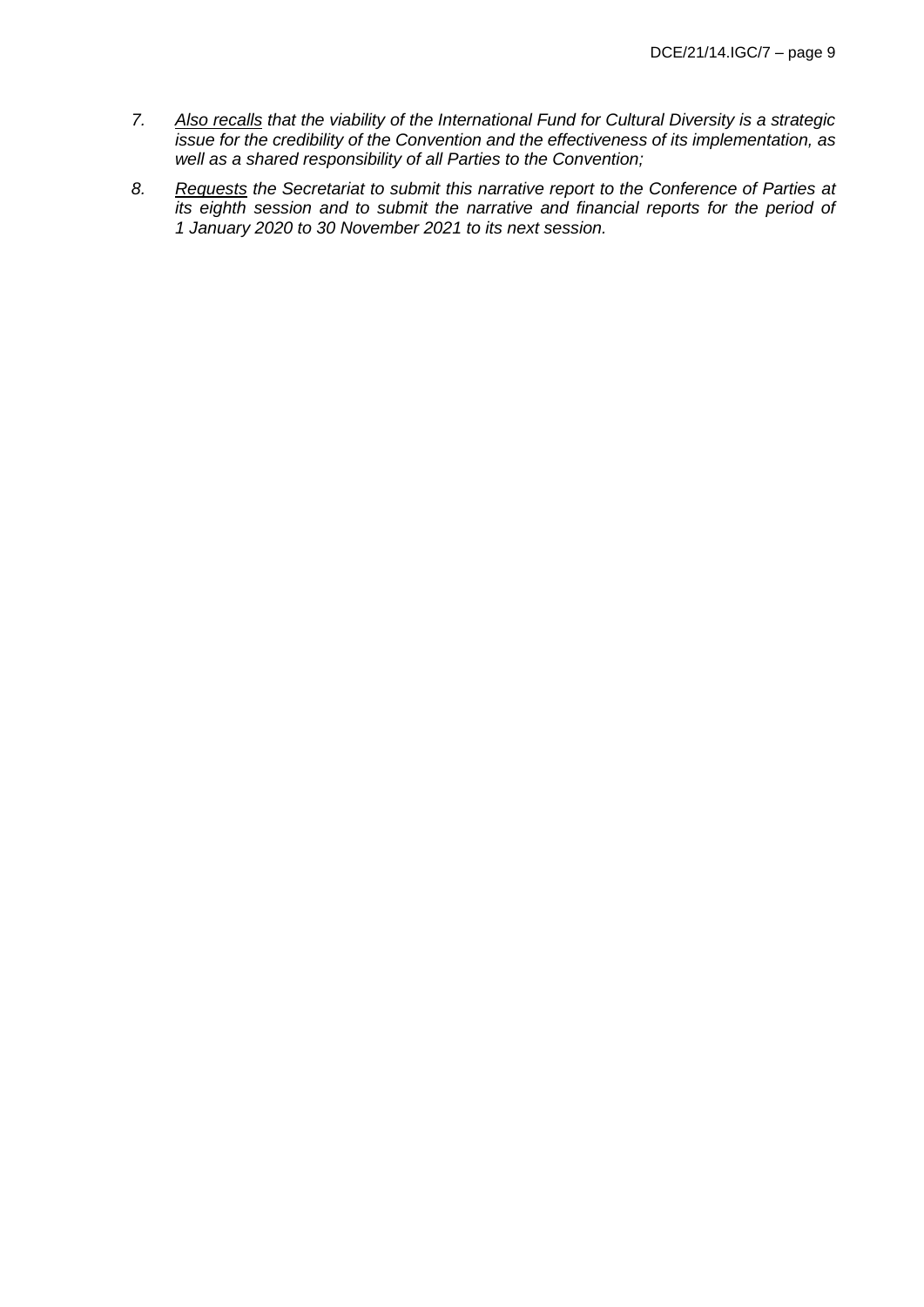# **ANNEX I<sup>8</sup>**

#### **Contribution of the IFCD to the implementation of the 2005 Convention and to the SDGs**



<sup>8.</sup> Based on a sample of projects.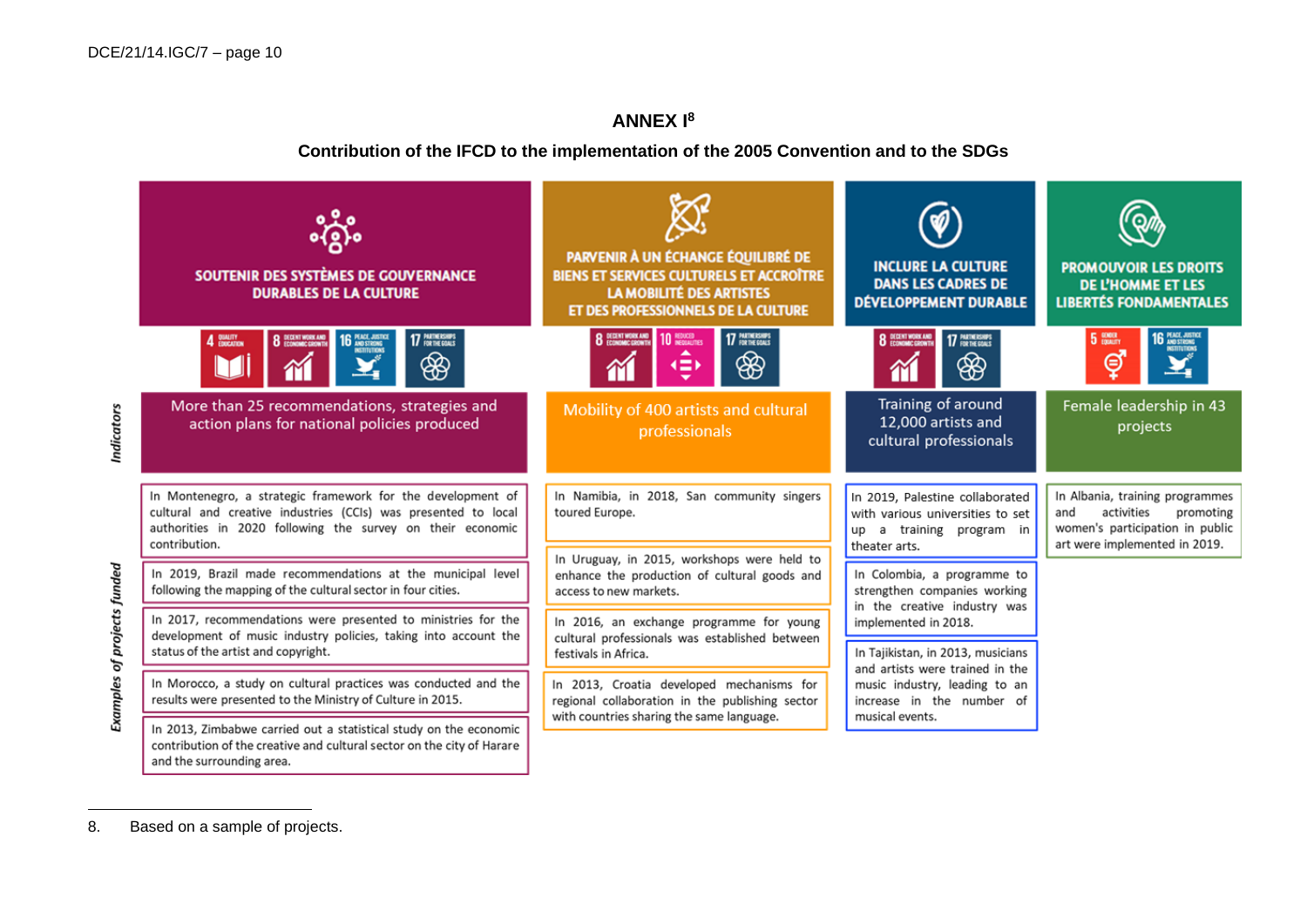# **ANNEX II**

# **List of approved projects being implemented**

| <b>Decision</b>     | <b>Beneficiary</b>                                   | <b>Project title</b>                                                                                                  | <b>Description</b>                                                                                                                                                            | <b>Amount</b><br>approved<br>in US\$ | <b>Implementation</b><br>period            | <b>Goals</b><br>of the<br><b>Convention</b> | <b>SDGs</b>                                                           |
|---------------------|------------------------------------------------------|-----------------------------------------------------------------------------------------------------------------------|-------------------------------------------------------------------------------------------------------------------------------------------------------------------------------|--------------------------------------|--------------------------------------------|---------------------------------------------|-----------------------------------------------------------------------|
| 13.IGC 5a<br>(2020) | Music In Africa<br>Foundation (NGO,<br>South Africa) | Revenue Streams for<br><b>African Musicians</b>                                                                       | Launched in 2020, the project will<br>enable new business models to be<br>developed by analysing big data and<br>strengthening suitable policies in<br>music.                 | 92,000                               | 18/06/2020-<br>31/01/2022                  | SUSTAINABLE<br>DEVELOPMENT                  | 8 DECENT WORK AND                                                     |
| 12.IGC 5a<br>(2018) | Antigua and<br><b>Barbuda</b>                        | Measuring the<br>economic contribution<br>of cultural industries to<br>national development<br>in Antigua and Barbuda | Since its implementation in 2019 by<br>the Ministry of Sports, Culture,<br>National Festivals and the Arts, the<br>project has provided training for<br>government officials. | 50,033                               | 09/10/2019-<br>24/03/2022                  | <b>GOVERNANCE</b><br>FOR CULTURE<br>တို့    | <b>8</b> DECENT WORK AND<br>m<br><b>17 PARTNERSHIPS</b><br>❀          |
| 13.IGC 5a<br>(2020) | Argentina                                            | Empowering young<br>people in<br>disadvantaged areas of<br>Buenos Aires through<br>music                              | The project will enable young people<br>to receive training in the cultural and<br>creative industries in order to<br>promote their social inclusion.                         | 36,733                               | Currently in the<br>contracting<br>process | SUSTAINABLE<br>DEVELOPMENT                  | 4 QUALITY<br><b>8</b> DECENT WORK AND                                 |
| 12.IGC 5a<br>(2018) | Obala Art Centar<br>(NGO, Bosnia and<br>Herzegovina) | Measuring the cultural,<br>economic and social<br>impact of the Sarajevo<br><b>Film Festival</b>                      | In 2019, the project measured the<br>impact of the festival over the year.<br>A comparative study was planned for<br>2020.                                                    | 49,040                               | 04/11/2019-<br>30/05/2021                  | <b>GOVERNANCE</b><br>FOR CULTURE<br>တို့    | <b>8</b> DECENT WORK AND<br>$\Upsilon$<br><b>17 PARTNERSHIPS</b><br>❀ |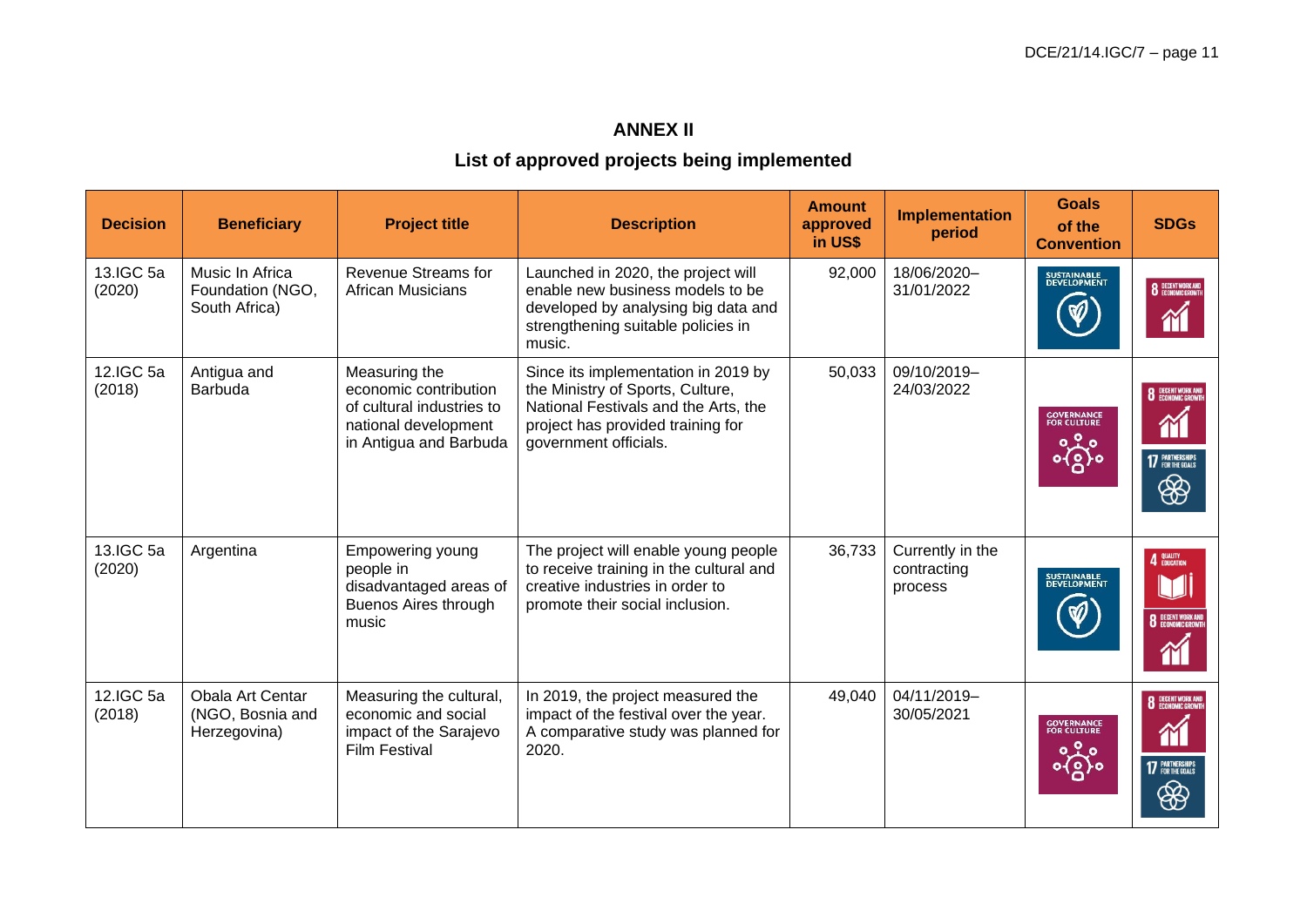| <b>Decision</b>                                  | <b>Beneficiary</b>                                                                             | <b>Project title</b>                                                                      | <b>Description</b>                                                                                                                                                                             | <b>Amount</b><br>approved<br>in US\$ | Implementation<br>period                   | <b>Goals</b><br>of the<br><b>Convention</b> | <b>SDGs</b>                                                         |
|--------------------------------------------------|------------------------------------------------------------------------------------------------|-------------------------------------------------------------------------------------------|------------------------------------------------------------------------------------------------------------------------------------------------------------------------------------------------|--------------------------------------|--------------------------------------------|---------------------------------------------|---------------------------------------------------------------------|
| 11.IGC 7a<br>$(2017)$ and<br>12.IGC 5a<br>(2018) | <b>Plurinational State</b><br>of Bolivia,<br>Colombia, Ecuador,<br>Mexico, Peru and<br>Uruguay | Retina Latina:<br>Strengthening the Latin<br>American film industry<br>in the digital age | The project, which began in 2018,<br>has developed the mobile<br>application of the Retina Latina<br>digital platform for streaming Latin<br>American films.                                   | 92,875                               | 16/04/2019-<br>31/12/2020                  | <b>FLOWS AND</b><br>MOBILITY                | <b>10 REDUCED</b><br>∢≕<br><b>17 PARTNERSHIPS</b>                   |
| 13.IGC 5a<br>(2020)                              | Ethiopian Dance Art<br>Association (NGO,<br>Ethiopia)                                          | Strengthening<br>capacities within the<br>dance sector in<br>Ethiopia                     | In 2021, the project aims to<br>strengthen the dance industry to<br>enable its contribution to local<br>economic development.                                                                  | 99,987                               | Currently in the<br>contracting<br>process | SUSTAINABLE<br>DEVELOPMENT                  | ❀<br><b>8</b> DECENT WORK AND<br>简                                  |
| 13.IGC 5a<br>(2020)                              | Ecuador                                                                                        | <b>Fostering Cultural</b><br>Entrepreneurship in<br>Cuenca                                | The project aims to support cultural<br>entrepreneurship in Cuenca by<br>establishing a cultural<br>entrepreneurship incubator, building<br>capacity and developing a training<br>methodology. | 86,792                               | 10/08/2020-<br>30/11/2021                  | SUSTAINABLE<br>DEVELOPMENT                  | 4 <b>QUALITY</b><br><b>8</b> DECENT WORK AND<br>M                   |
| 13.IGC 5a<br>(2020)                              | Georgia                                                                                        | Creative Twist-<br><b>Boosting the Creative</b><br>and Cultural Industries<br>in Georgia  | In 2021, the project will begin to map<br>the creative and cultural industries<br>and develop a strategy and action<br>plan for those industries.                                              | 88,269                               | Currently in the<br>contracting<br>process | <b>GOVERNANCE</b><br>FOR CULTURE<br>တို့ဝိ  | <b>8</b> DECENT WORK AND<br>$\gamma$<br><b>17</b> PARTNERSHIPS<br>❀ |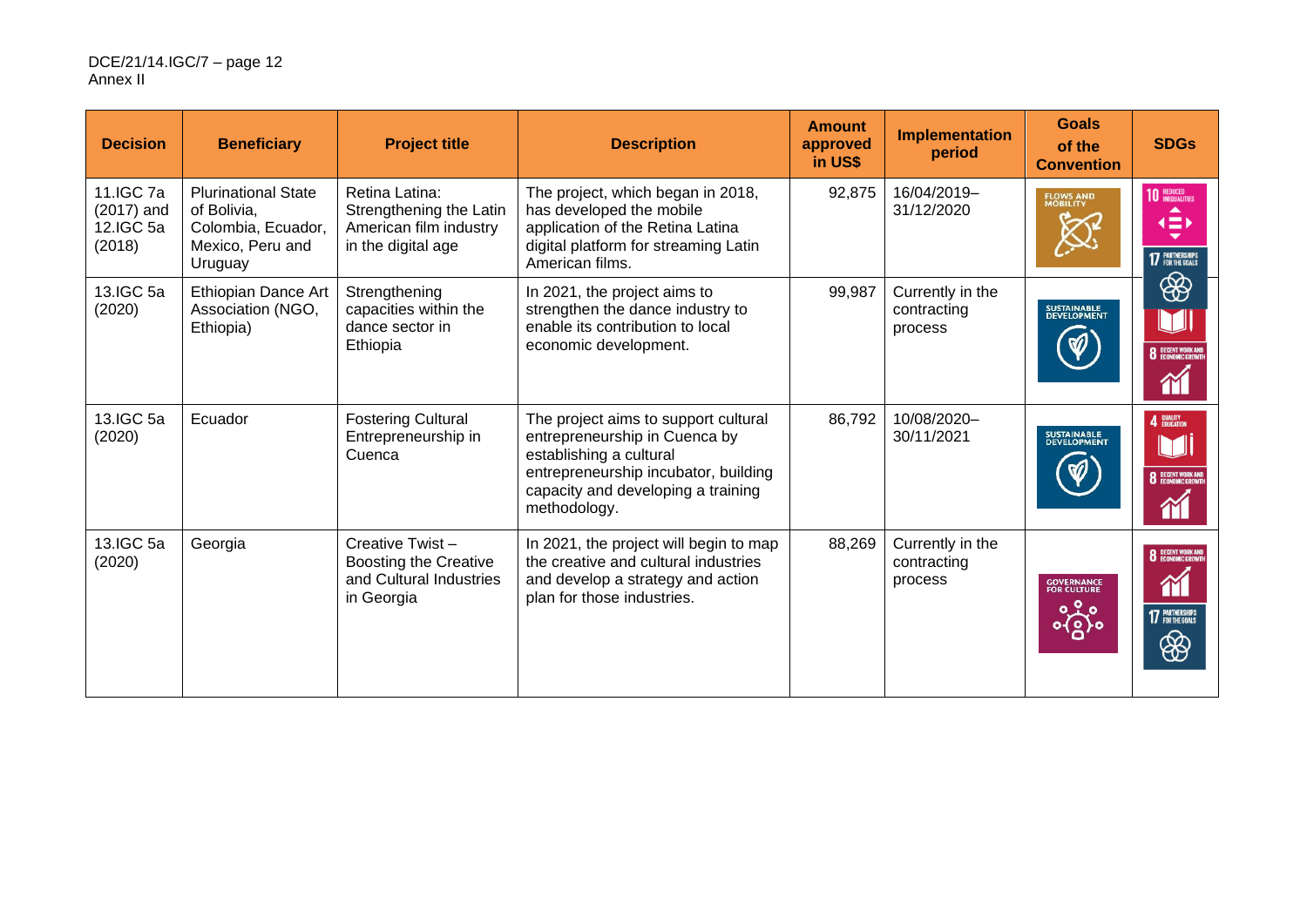| <b>Decision</b>     | <b>Beneficiary</b>                                                                                                  | <b>Project title</b>                                                                            | <b>Description</b>                                                                                                                                | <b>Amount</b><br>approved<br>in US\$ | Implementation<br>period                   | <b>Goals</b><br>of the<br><b>Convention</b> | <b>SDGs</b>                                                                                                       |
|---------------------|---------------------------------------------------------------------------------------------------------------------|-------------------------------------------------------------------------------------------------|---------------------------------------------------------------------------------------------------------------------------------------------------|--------------------------------------|--------------------------------------------|---------------------------------------------|-------------------------------------------------------------------------------------------------------------------|
| 12.IGC 5a<br>(2018) | Le Centre d'Art<br>(NGO, Barbados,<br>Cuba, Haiti,<br>Jamaica,<br>Dominican Republic<br>and Trinidad and<br>Tobago) | Implementing a<br>network for the<br>development and<br>dissemination of<br>Caribbean art       | The project will create a network<br>between Caribbean countries to<br>promote distribution and artistic<br>collaboration (especially for women). | 100,000                              | 16/04/2019-<br>30/11/2021                  | <b>HUMAN</b><br>RIGHTS                      | 4 QUALITY<br>U<br><b>5</b> GENDER<br>ල්<br><b>17 PARTNERSHIPS</b><br>❀                                            |
| 13.IGC 5a<br>(2020) | Mexico                                                                                                              | <b>Promoting the Creative</b><br>Economy in the State<br>of Yucatan                             | The project aims to support cultural<br>entrepreneurship by training and<br>strengthening professional networks<br>in the region.                 | 78,272                               | Currently in the<br>contracting<br>process | SUSTAINABLE<br>DEVELOPMENT                  | 4 QUALITY<br><b>8</b> DECENT WORK AND<br>M<br><b>17 PARTNERSHIPS</b><br>❀                                         |
| 12.IGC 5a<br>(2018) | Creative Industry<br><b>Innovation Center</b><br>(NGO, Mongolia)                                                    | <b>Promoting Mongolia's</b><br>cultural industries by<br>strengthening cultural<br>policymaking | Since 2019, the project enabled<br>authorities to strengthen their<br>capacities for implementing cultural<br>policy.                             | 94,404                               | 16/04/2019-<br>30/06/2021                  | SUSTAINABLE<br>DEVELOPMENT                  | <b>8</b> DECENT WORK AND<br>M<br><b>17 PARTNERSHIPS</b><br>$\bigcirc\!\!\!\!\! \mathop{\circ\circ\circ}\nolimits$ |